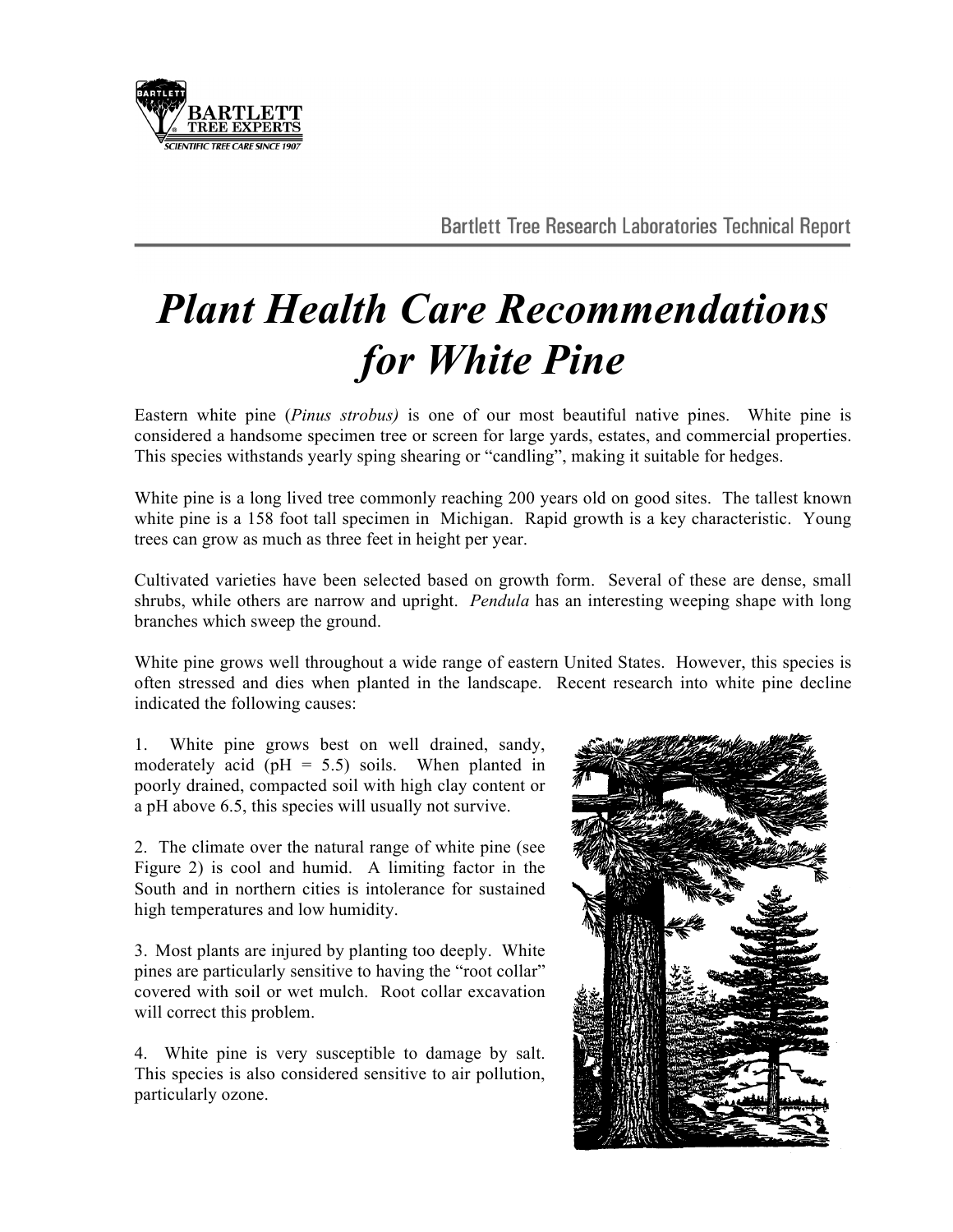There are a total of 277 insects and 110 disease organisms known to attack white pine. However, the following are commonly damaging in the landscape:

There are a total of 277 insects and 110 disease organisms known to attack white pine. However, the following are commonly damaging in the landscape:

1. Root rots: Caused by *Verticicladiella, Phytophthora*, and many other fungi. A problem in poorly drained soils.

2. White pine weevil, *Pissodes strobi*.: This beetle kills the terminal shoot of white pines.

3. Turpentine pine, *Dendroctonus*: These bark beetles invade pines that are water stressed, construction damaged, storm damaged and overaged.

4. Pine sawflies, *Neodiprion spp.:* Several species feed on the foliage of white pine.

5. Pine bark adelgid, *Pinus strobi:* Sucks sap from the bark.

6. White pine aphid, *Cinari strobi:* Sucks sap from the twigs and drops large quantities of honeydew.

7. Needlecast, *Lophodermium* and other fungi: Diseases of pine foliage most common on stressed trees.

8. Nematodes: Many species attack the roots of white pine.



Figure 2. The native range of Eastern White Pine